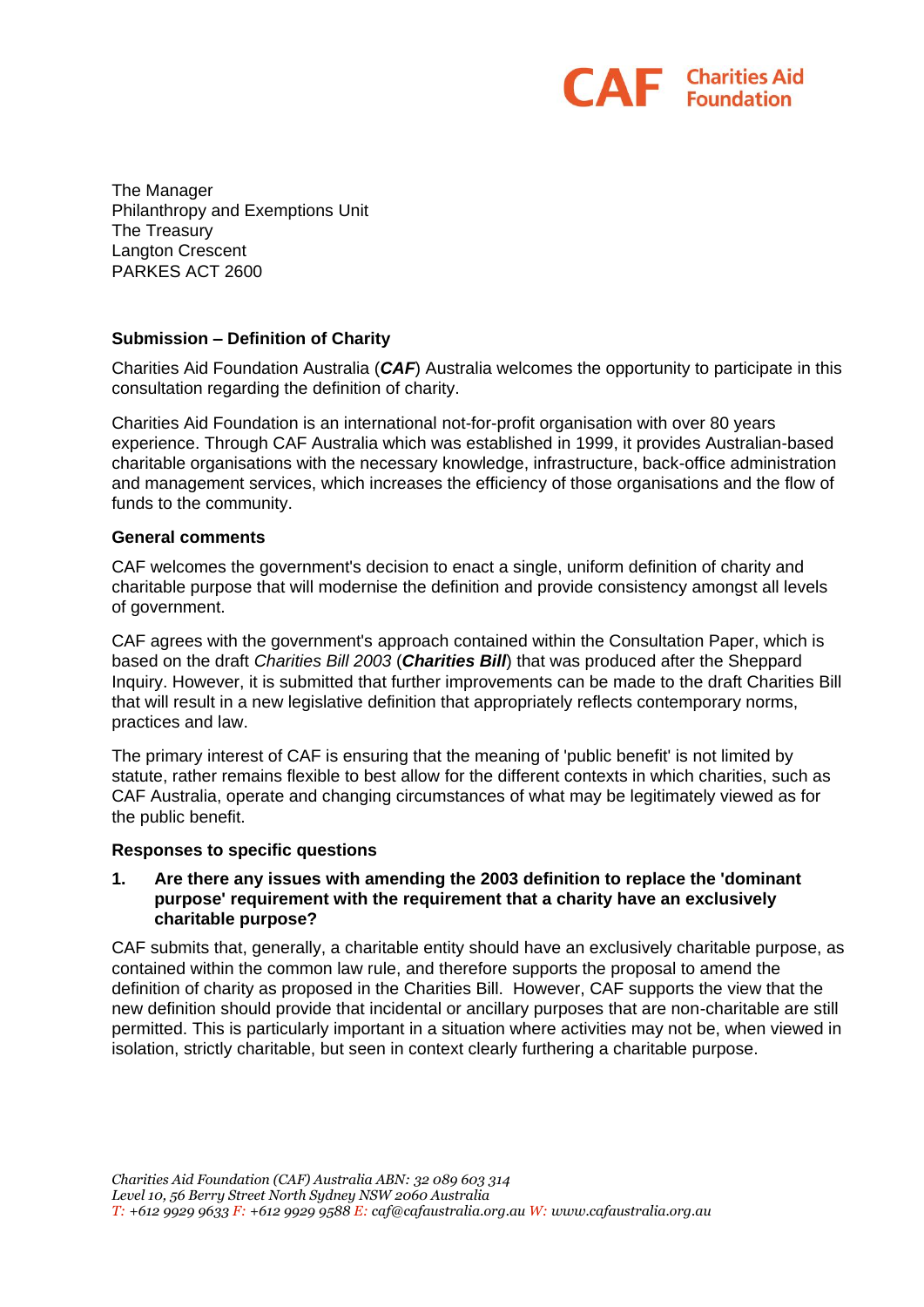#### **2. Does the decision by the New South Wales Administrative Tribunal provide sufficient clarification on the circumstances when a peak body can be a charity or is further clarification required?**

Unimumity Fund Advisory<br>CAF submits that it is in the interest of clarity that the definition of charity specifically include indirect services, including "improving the efficiencies of, and supporting, charities" within the list of charitable purposes. As the charitable sector grows in size, complexity and funds under management, it is important that administration and cost is not unnecessarily duplicated and that development and application of best practice is encouraged.

The above view is consistent with the *Social Ventures* decision<sup>1</sup> in which it was decided that the provision of direct assistance to charitable entities to help them meet their goals and increase their sustainability, was sufficient for an entity to be defined as a charitable institution.

## 3**. Are any changes required to the Charities Bill 2003 to clarify the meaning of 'public' or 'sufficient section of the general community'?**

CAF submits that, although the word "public", or the phrase, "sufficient section of the general community", can contribute to uncertainty in the application of the legislation, any attempt to strictly define the concepts would be inappropriate and overly prescriptive. CAF supports the Board of Taxation's recommendations, that flexibility should remain, as the concepts largely rely on the context of the benefit provided, and such context will vary and ultimately change over time.

## 6. **Would the approach taken by England and Wales of relying on the common law and providing guidance on the meaning of public benefit, be preferable on the grounds it provides greater flexibility?**

CAF does not support the 2003 definition of public benefit being adopted as it is unnecessarily restrictive. The concept of public benefit is dynamic in nature and dependent on both context and public perception, that is, its meaning will gradually change over time. This position was usefully demonstrated in Wentworth District Capital,<sup>2</sup> in which the Full Federal Court held that a community bank, opened in response to the closure of a major bank branch, had as its dominant purpose, a community service, which was the provision community beneficial banking services, and such service was a substantial benefit.

In light of this, CAF favours a non-statutory approach as it would provide flexibility and a capacity to accommodate diversity. In further submission, CAF would call on the proposed, Australian Charities and Not-for-profits Commission (*ACNC*), to provide a similar service as the Charity Commission for England and Wales, and provide guidance on the meaning of public benefit as it evolves over time.

#### **8. What role should the ACNC have in providing assistance to charities in demonstrating this test, and also in ensuring charities demonstrate their continued meeting test?**

CAF submits the proposed ACNC should provide a similar service as the Charity Commission for England and Wales, and provide guidance on the meaning of public benefit as it evolves over time to ensure that existing charities continue to demonstrate a public benefit and new charities are able to attain charitable status in reference to the public benefit demonstrated, which is dependent upon the context and particular circumstances.

 $\overline{a}$ <sup>1</sup> *Social Ventures Australia Limited v Chief Commissioner of State Revenue* [2008] NSWADT 331.

<sup>2</sup> *[Commissioner of Taxation v Wentworth District Capital Limited](http://www.austlii.edu.au/au/cases/cth/FCAFC/2011/42.html)* [2011] FCAFC 42.